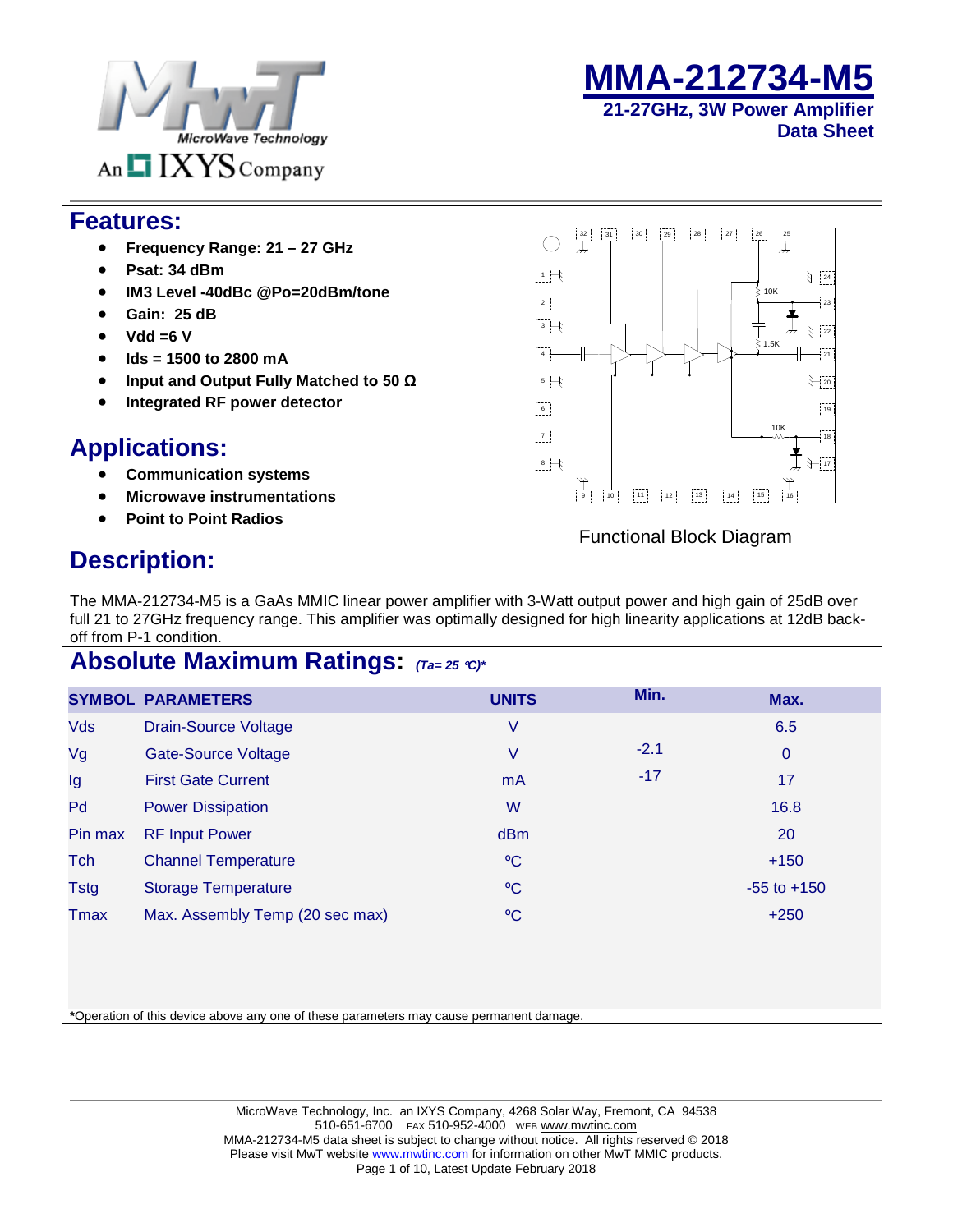



| Electrical Specifications: $\mathsf{v}_{ds=6\mathsf{V},\;lds=2000mA,\;Ta=25}$ $\mathsf{c}$ z0=50 ohm |                    |                     |  |  |  |
|------------------------------------------------------------------------------------------------------|--------------------|---------------------|--|--|--|
| <b>Parameter</b>                                                                                     | <b>Units</b>       | <b>Typical Data</b> |  |  |  |
| <b>Frequency Range</b>                                                                               | <b>GHz</b>         | $21 - 27$           |  |  |  |
| Gain (Typ/Min)                                                                                       | dB                 | 25/24               |  |  |  |
| <b>Gain Flatness (Typ/Max)</b>                                                                       | $+/-dB$            | 1/1.5               |  |  |  |
| <b>Input RL(Typ/Max)</b>                                                                             | dB                 | 15/12               |  |  |  |
| <b>Output RL (Typ/Max)</b>                                                                           | dB                 | 15/12               |  |  |  |
| <b>Output P1dB (Typ/Min)</b>                                                                         | dBm                | 33/32               |  |  |  |
| IM3 Level @Po=20dBm/tone (1)                                                                         | dBc                | $-40$               |  |  |  |
| <b>Output Psat (Typ/Min)</b>                                                                         | dBm                | 34/33               |  |  |  |
| <b>Operating Current at P1dB (Typ/Max)</b>                                                           | mA                 | 2000 / 2500         |  |  |  |
| <b>Thermal Resistance</b>                                                                            | $\rm ^{\circ}$ C/W | 3.8                 |  |  |  |
| <b>Operating Temperature Range</b>                                                                   | $\rm ^{\circ}C$    | $-40$ to $+85$      |  |  |  |
| (1) Output IM3 is measured with two tones at output power of 20 dBm/tone separated by 20 MHz.        |                    |                     |  |  |  |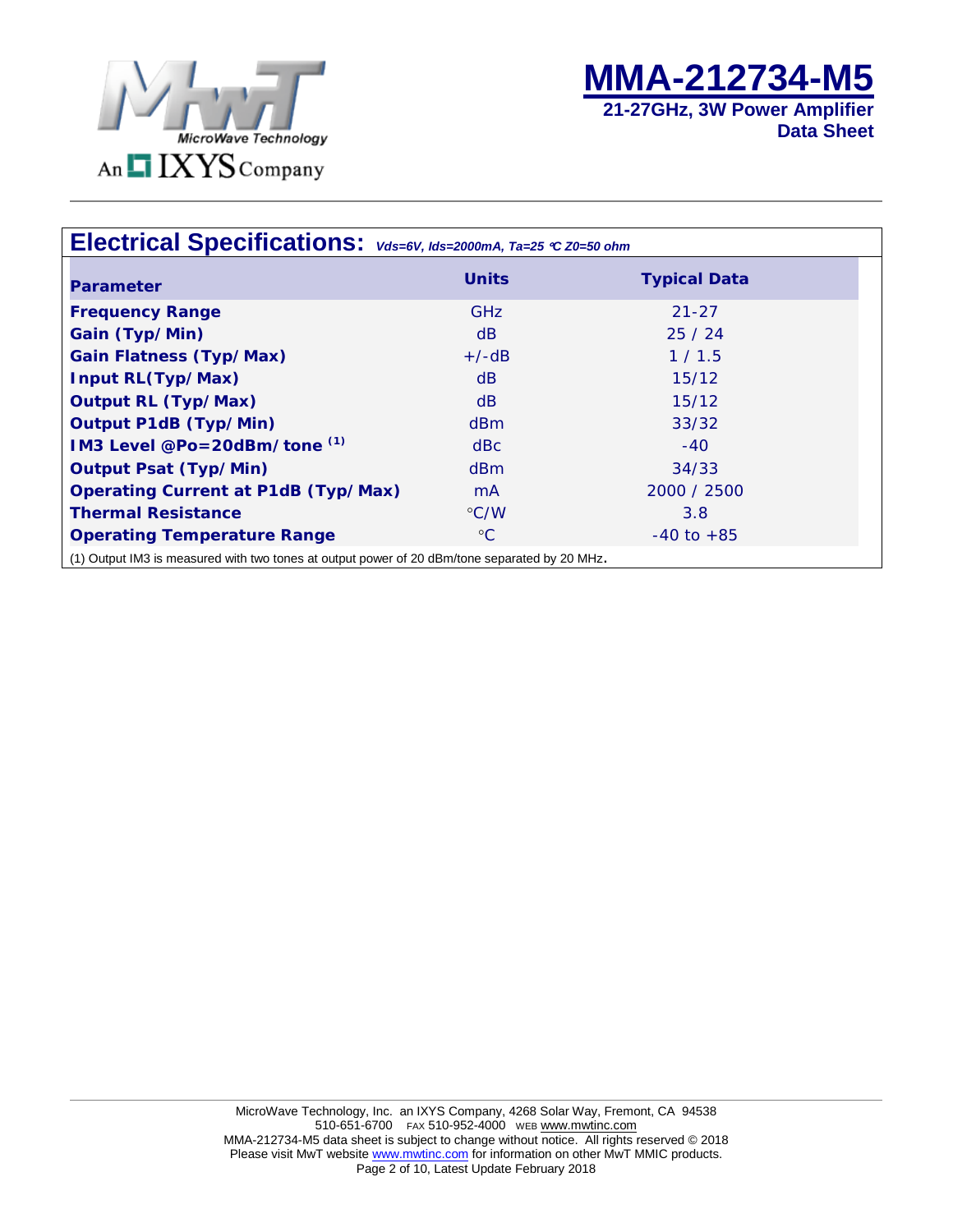

**MMA-212734-M5 21-27GHz, 3W Power Amplifier Data Sheet**



# **Typical RF Performance:** *Vds=6V, Ids=2000mA, Z0=50 ohm, Ta=25 ºC*



#### S11[dB], S21[dB], and S22[dB] vs. Frequency IM3 Level vs. single tone output power [dBm/tone]



P-1 and Psat vs. Frequency Pout [dBm], and Ids[mA] vs. Input power [dBm]

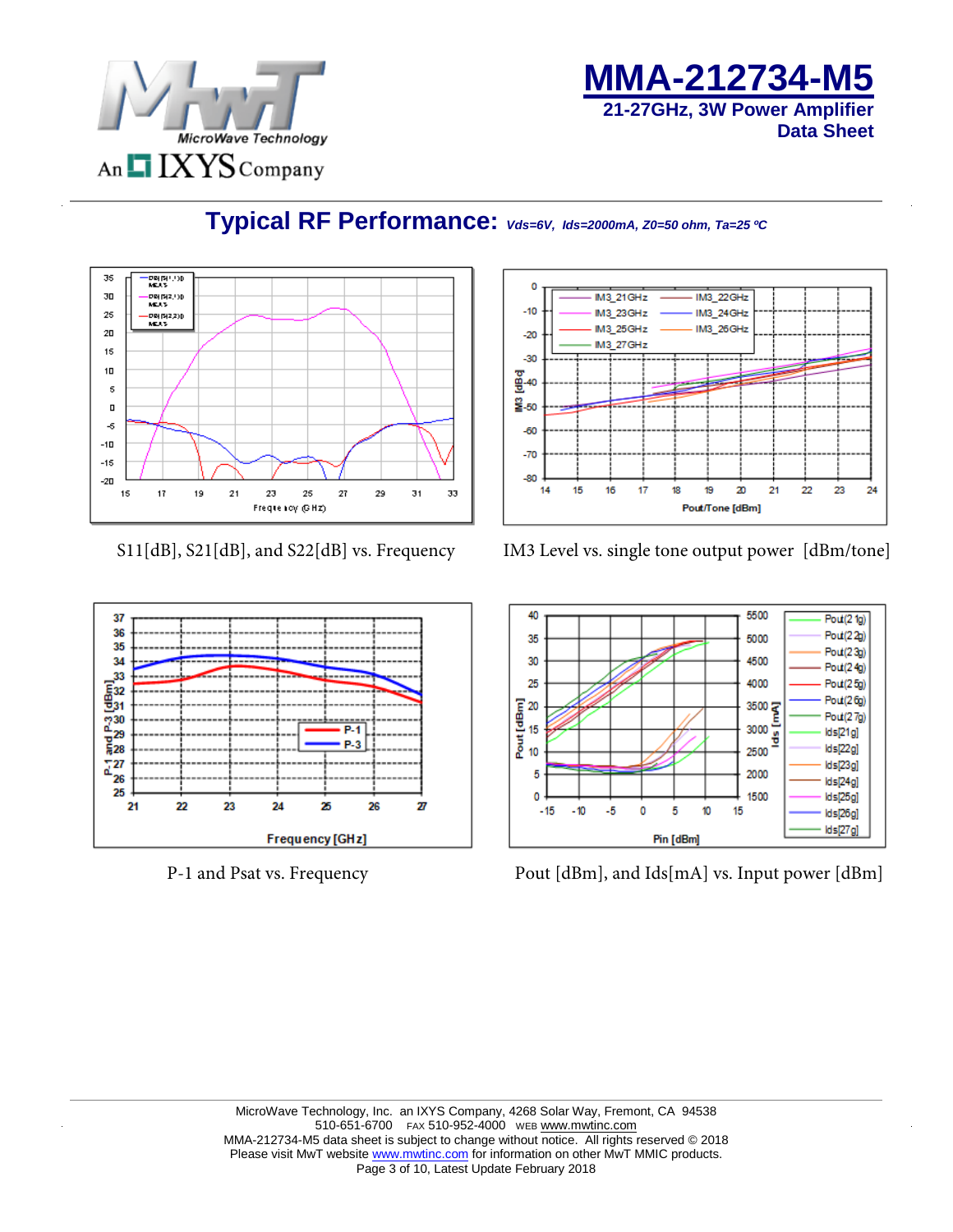



# **Typical Power Detector Voltages: Vds=6V, Idsq=2A, Frequency=22GHz**





#### **Vdelta axis is Log-scale.**

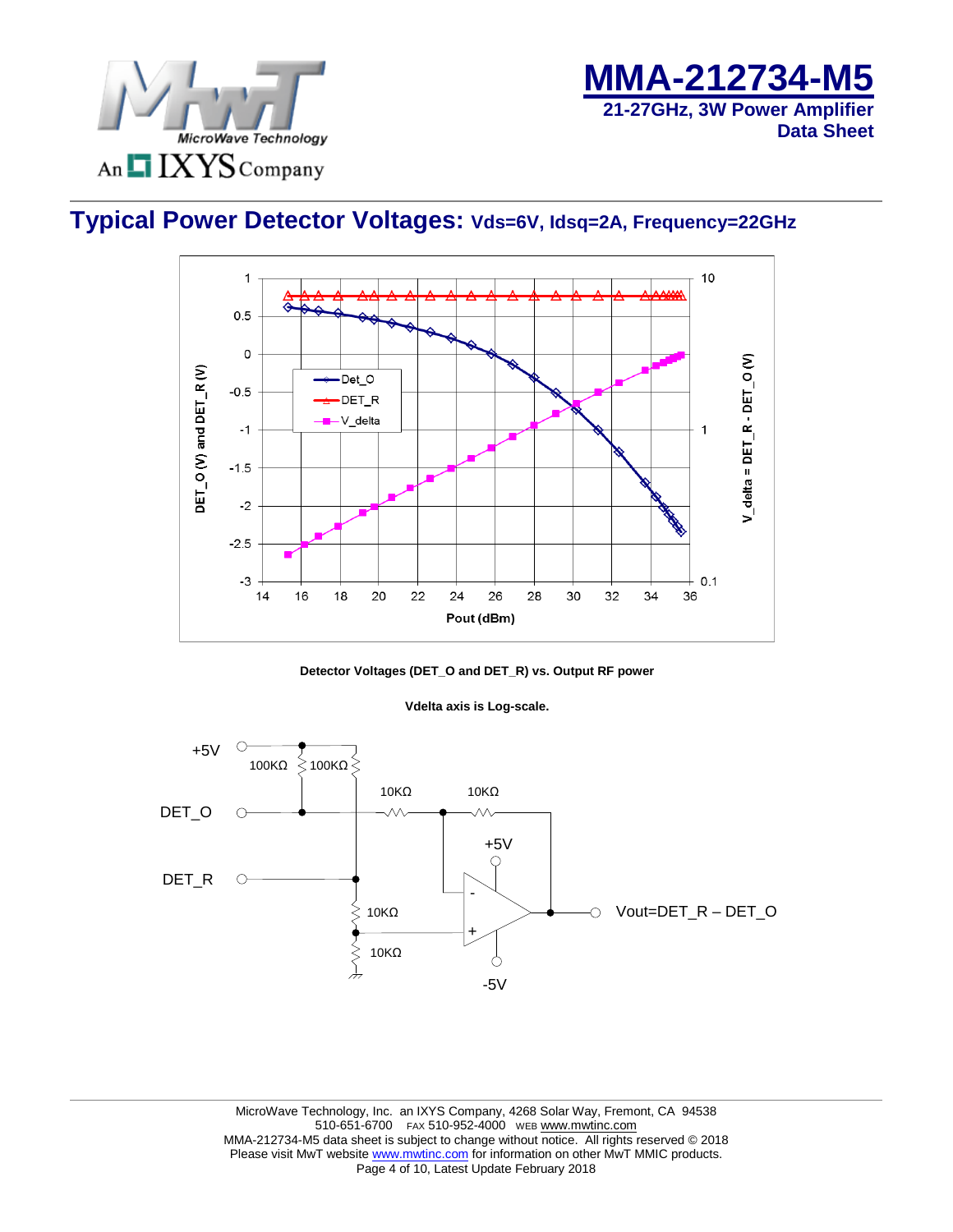



#### **Applications**

The **MMA-212734-M5** MMIC power amplifier is designed for use as a power stage amplifier in microwave transmitters. It is ideally suited for 21 to 27GHz band point to point radio applications requiring a flat gain response and excellent linearity performance. This amplifier is provided as a 5x5mm QFN package, and the packaged amplifier is fully compatible with industry standard high volume surface mount PCB assembly processes.

#### **Biasing and Operation**

The recommended bias conditions for best performance for the **MMA-212734-M5** are VDD = 6.0V, Idsq = 2000mA. Performance improvements are possible depending on applications. The drain bias voltage range is 5 to 6V and the quiescent drain current biasing range is 1500mA to 2800mA. A single DC gate supply connected to Vg will bias all the amplifier stages. Muting can be accomplished by setting Vg to the pinch-off voltage (Vp=-2V). The gate voltage (Vg) should be applied prior to the drain voltages (Vd1, Vd2, Vd3, Vd4) during power up and removed after the drain voltages during power down. The RF input and output ports are DC decoupled internally. Typical DC supply connection with bi-passing capacitors for the **MMA-212734-M5** is shown in following pages.

**MMA-212734-M5** contains optional temperature compensated output power detectors. Typical detection voltage vs. output power is shown in previous page. To obtain over temperature compensation, a recommended differential amplifier is required.

### **Assembly Techniques**

GaAs MMICs are ESD sensitive. ESD preventive measures must be employed in all aspects of storage, handling, and assembly. MMIC ESD precautions, handling considerations, die attach and bonding methods are critical factors in successful GaAs MMIC performance and reliability.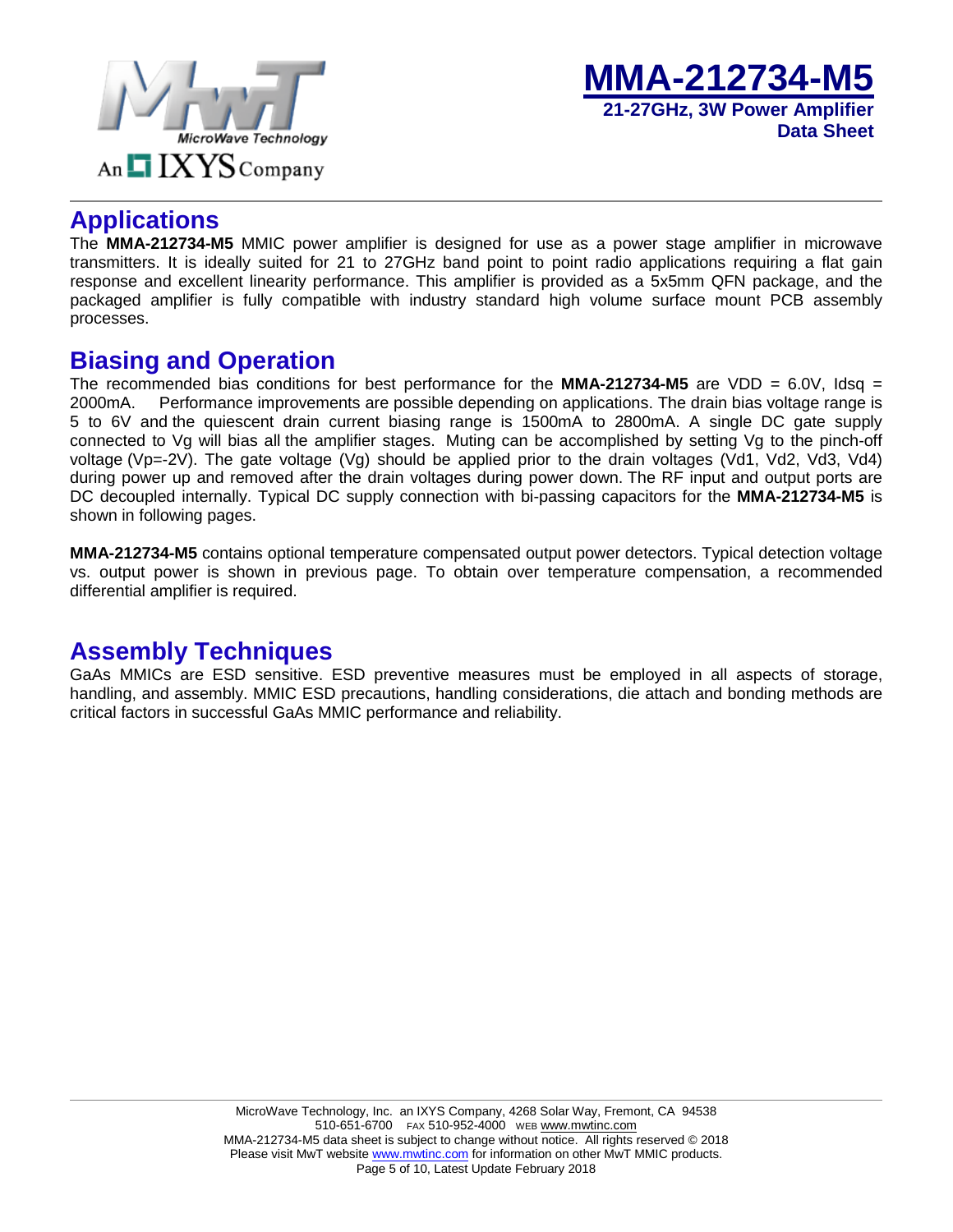



# **Package Pin-out:**



| Pin                            | <b>Description</b>   |
|--------------------------------|----------------------|
| 4                              | <b>RF Input</b>      |
| 21                             | <b>RF Output</b>     |
| 10                             | Vg                   |
| 31                             | Vd1                  |
| 29                             | Vd <sub>2</sub>      |
| 28                             | Vd <sub>3</sub>      |
| 15, 26                         | Vd4                  |
| 18                             | <b>DET Reference</b> |
| 23                             | <b>DET_Output</b>    |
| 1, 3, 5, 8, 9, 16, 17, 20, 22, | Ground               |
| 24, 25, 32, 33                 |                      |
| 2, 6, 7, 11, 12, 13, 14, 19,   | N/C                  |
| 27, 30                         |                      |

MicroWave Technology, Inc. an IXYS Company, 4268 Solar Way, Fremont, CA 94538 510-651-6700 FAX 510-952-4000 WEB WWW.mwtinc.com MMA-212734-M5 data sheet is subject to change without notice. All rights reserved © 2018 Please visit MwT websit[e www.mwtinc.com](http://www.mwtinc.com/) for information on other MwT MMIC products. Page 6 of 10, Latest Update February 2018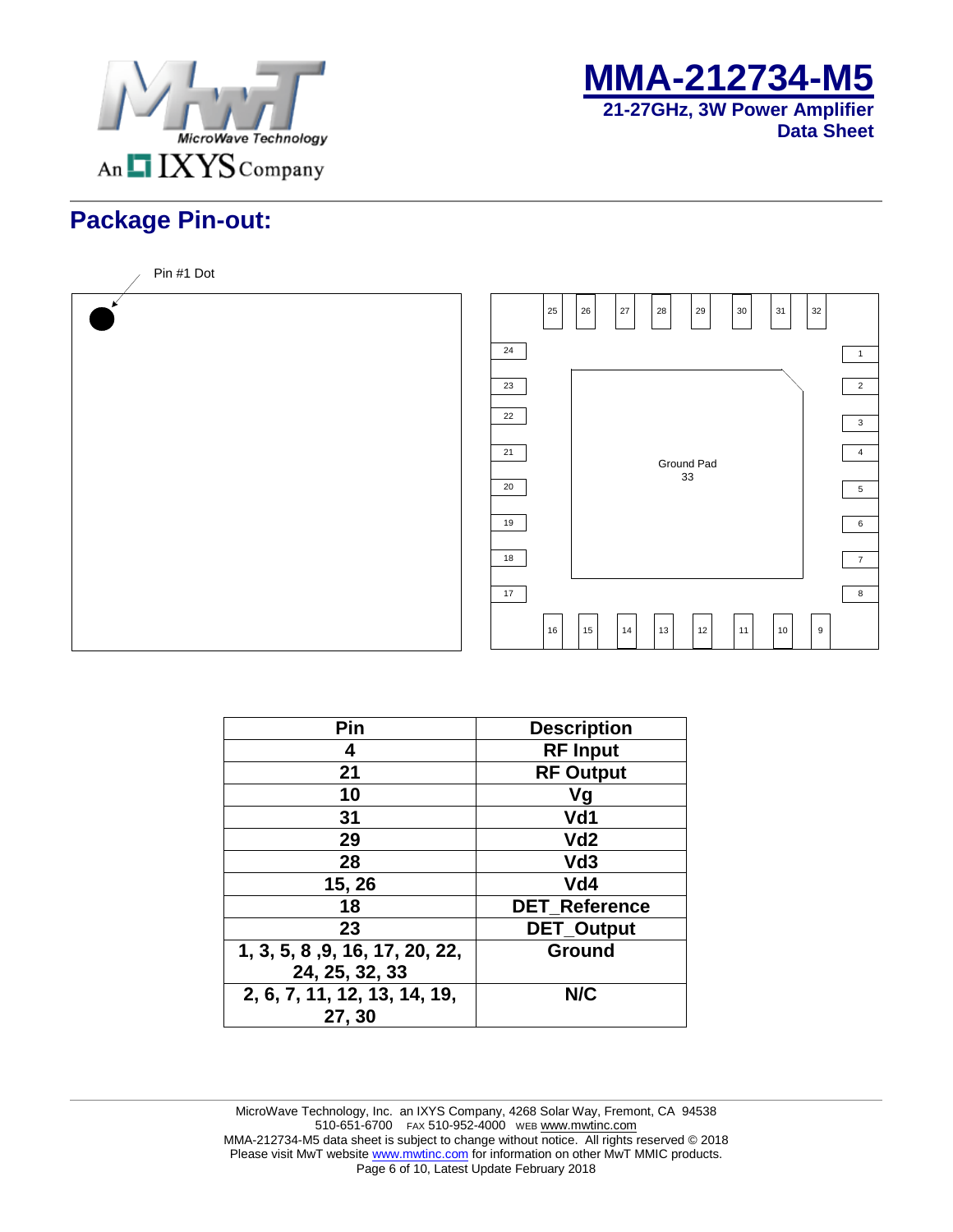



# **Mechanical Information:**



SIDE VIEW

The units are in [mm].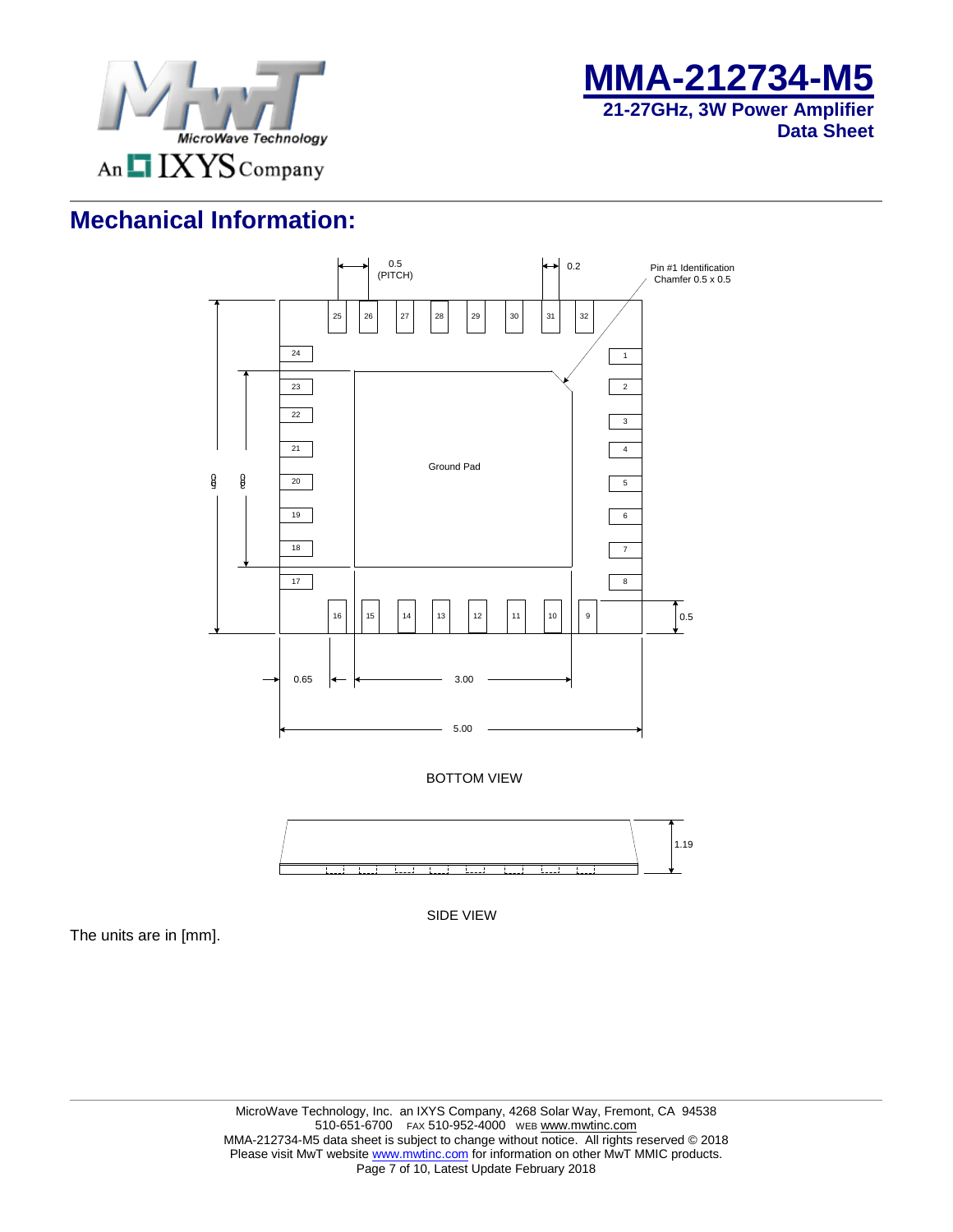



# **Application Circuit:**

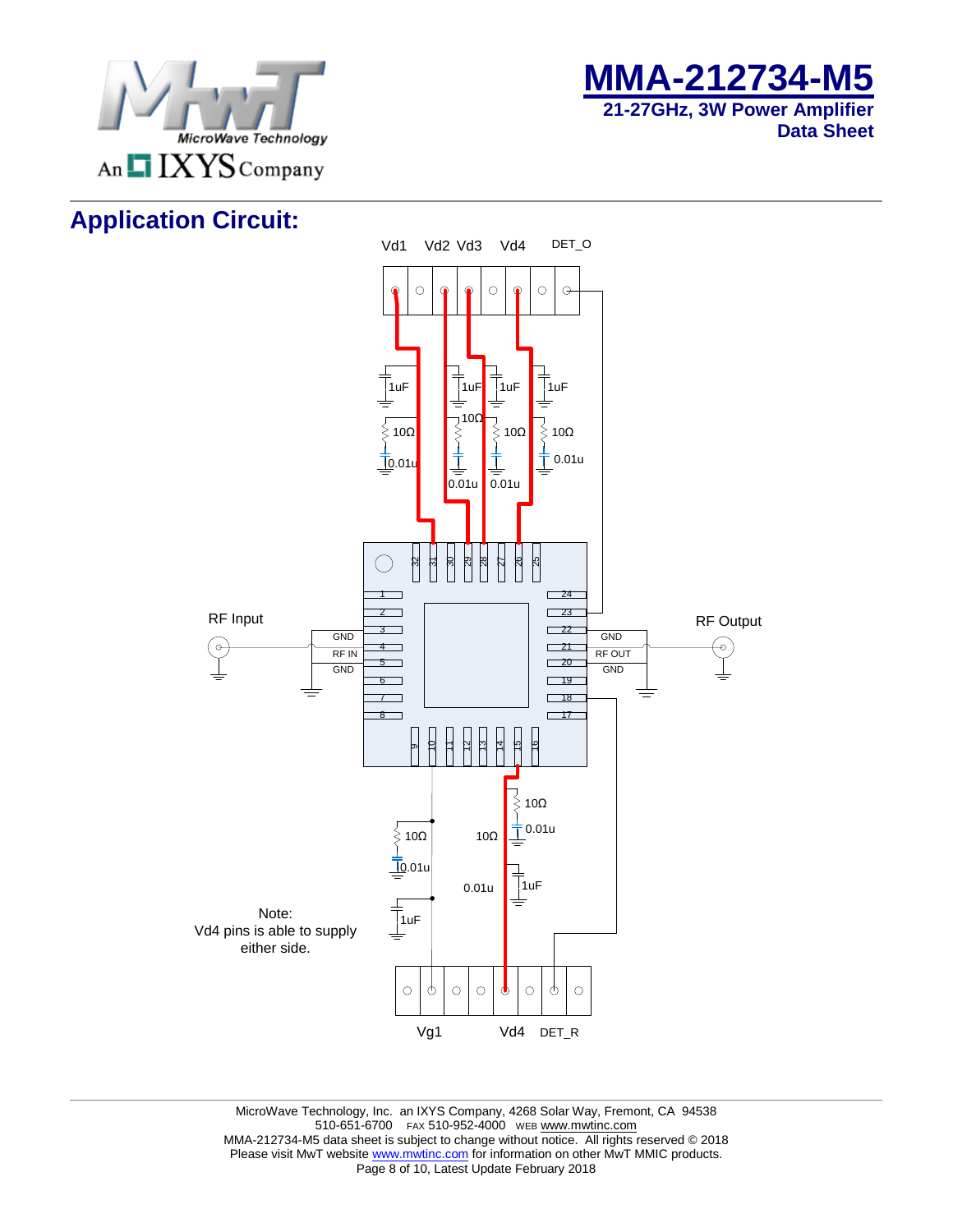

**MMA-212734-M5 21-27GHz, 3W Power Amplifier Data Sheet**

### **Recommended Application Board Design:**

Board Material is 10mil (Dielectric) thickness Rogers 4350B with 0.5oz cupper clads. Board is soldered on a gold plated solid cupper block and adequate heat-sinking is required for 16.8W total power dissipation.



| <b>Part</b>                                                                                         | <b>Description</b>         |
|-----------------------------------------------------------------------------------------------------|----------------------------|
| C1, C2, C3, C4, C5, C6                                                                              | 1uF capacitor (0603)       |
| C7, C8, C9, C10, C11, C12                                                                           | 0.01uF Capacitor (0402)    |
| R <sub>1</sub> , R <sub>2</sub> , R <sub>3</sub> , R <sub>4</sub> , R <sub>5</sub> , R <sub>6</sub> | $10\Omega$ Resistor (0402) |